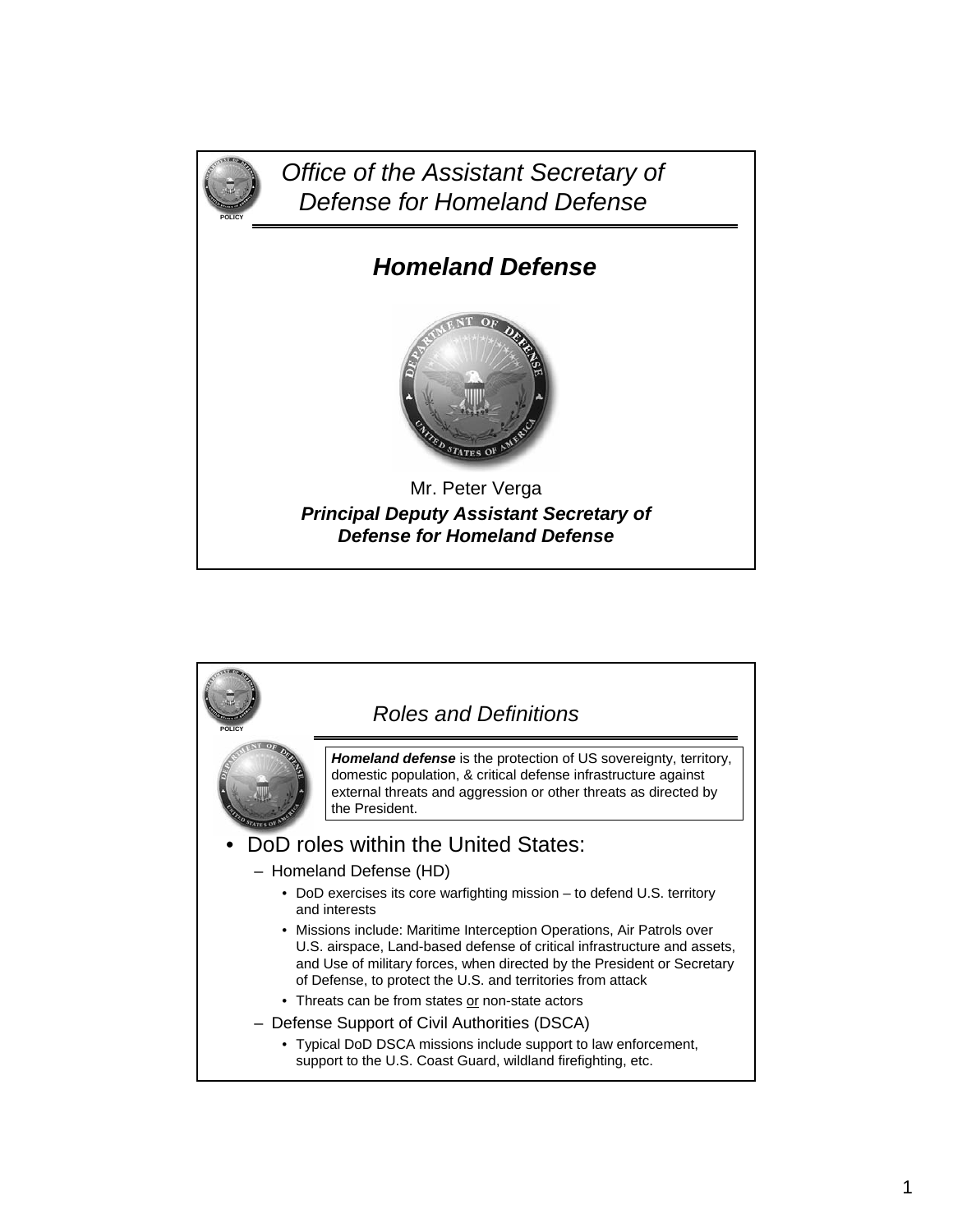

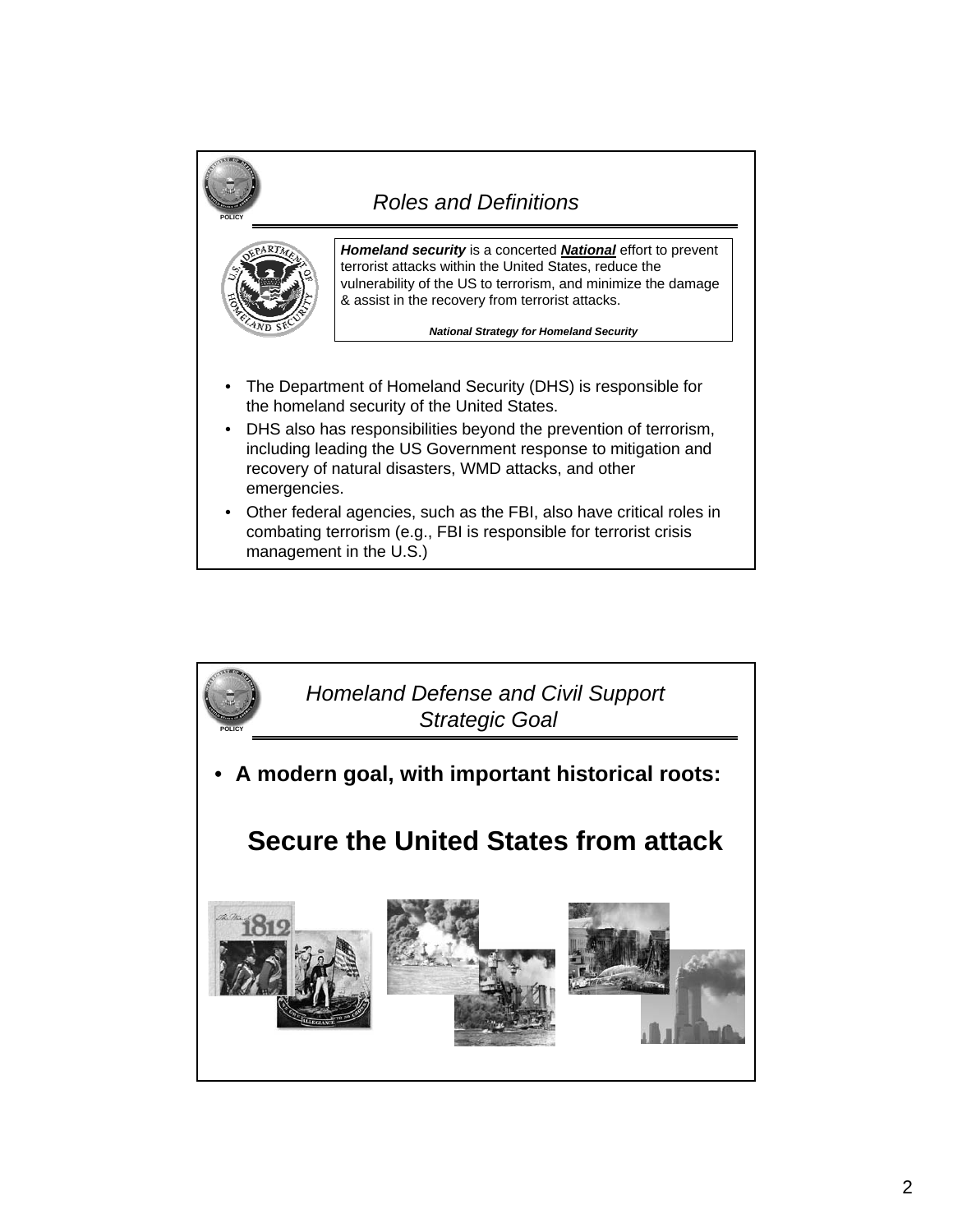

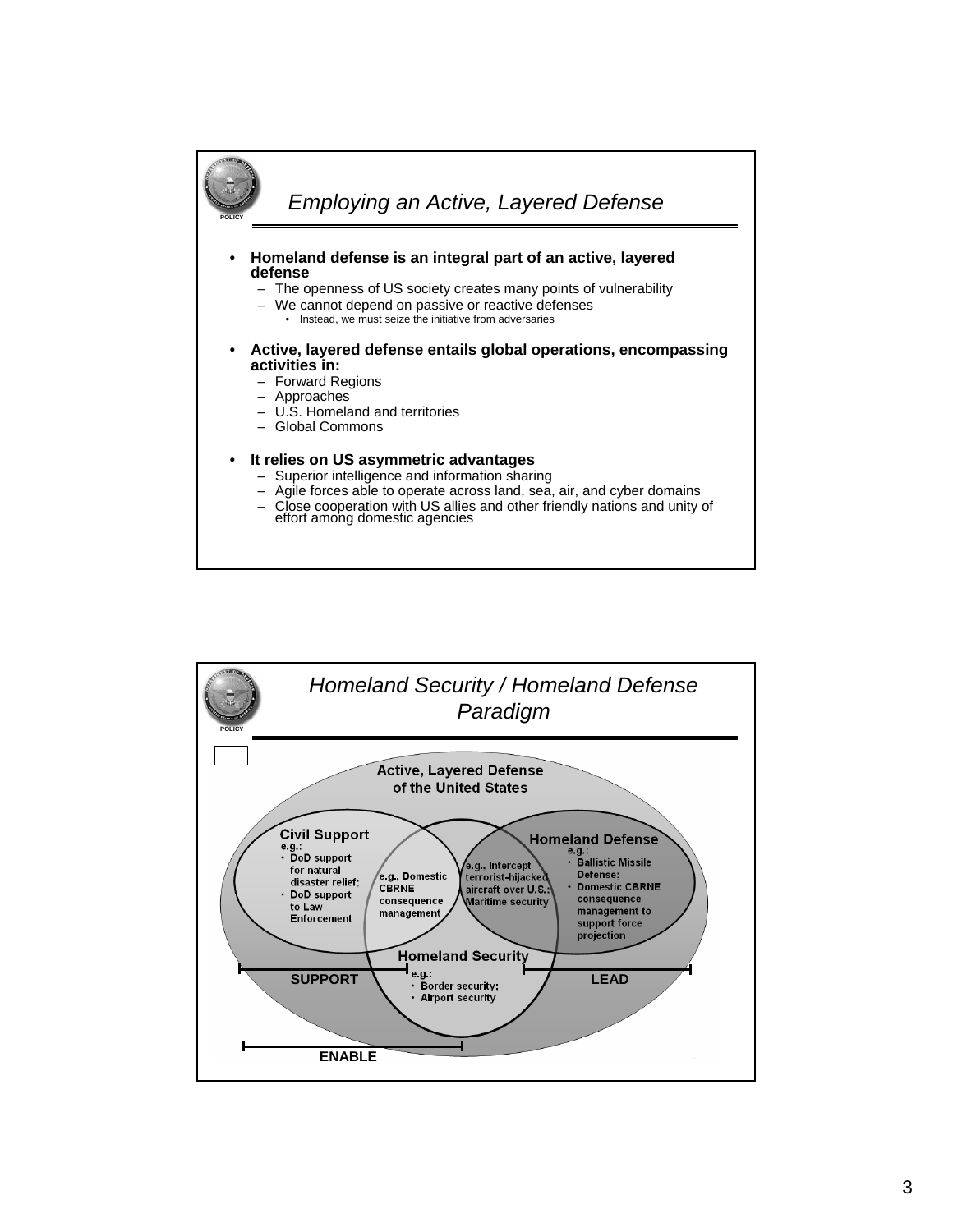| POLICY | <b>Strategic Construct</b>                                                                                                                                                       |                                                          |                                                                                                                                                              |  |
|--------|----------------------------------------------------------------------------------------------------------------------------------------------------------------------------------|----------------------------------------------------------|--------------------------------------------------------------------------------------------------------------------------------------------------------------|--|
|        | Lead                                                                                                                                                                             | <b>Support</b>                                           | <b>Enable</b>                                                                                                                                                |  |
|        | <b>Military missions</b><br>that dissuade,<br>deter, and defeat<br>attacks upon the<br><b>United States,</b><br>our population,<br>and our defense<br>critical<br>infrastructure | <b>Defense support</b><br>to civil<br><b>authorities</b> | <b>DoD</b> efforts to<br>improve the<br>homeland<br>defense and<br>homeland<br>security<br>contributions of<br>our domestic<br>and international<br>partners |  |

| <b>Strategic Objectives</b><br>POLICY                                                                                                                                                  |                                                                                                                                                                                                                 |                                                                                                                            |  |
|----------------------------------------------------------------------------------------------------------------------------------------------------------------------------------------|-----------------------------------------------------------------------------------------------------------------------------------------------------------------------------------------------------------------|----------------------------------------------------------------------------------------------------------------------------|--|
| Lead                                                                                                                                                                                   | <b>Support</b>                                                                                                                                                                                                  | <b>Enable</b>                                                                                                              |  |
| <b>Achieve maximum</b><br>awareness of<br>potential threats<br>Deter, intercept, and<br>defeat threats at a<br>safe distance<br>---------------<br><b>Achieve mission</b><br>assurance | <b>Support civil</b><br>authorities in<br>minimizing the<br>damage and<br>recovering from<br>domestic chemical,<br>biological,<br>radiological, nuclear<br>and high-yield<br>explosive mass<br>casualty attacks | <b>Improve national</b><br>and<br><b>international</b><br>capabilities for<br>homeland defense<br>and<br>homeland security |  |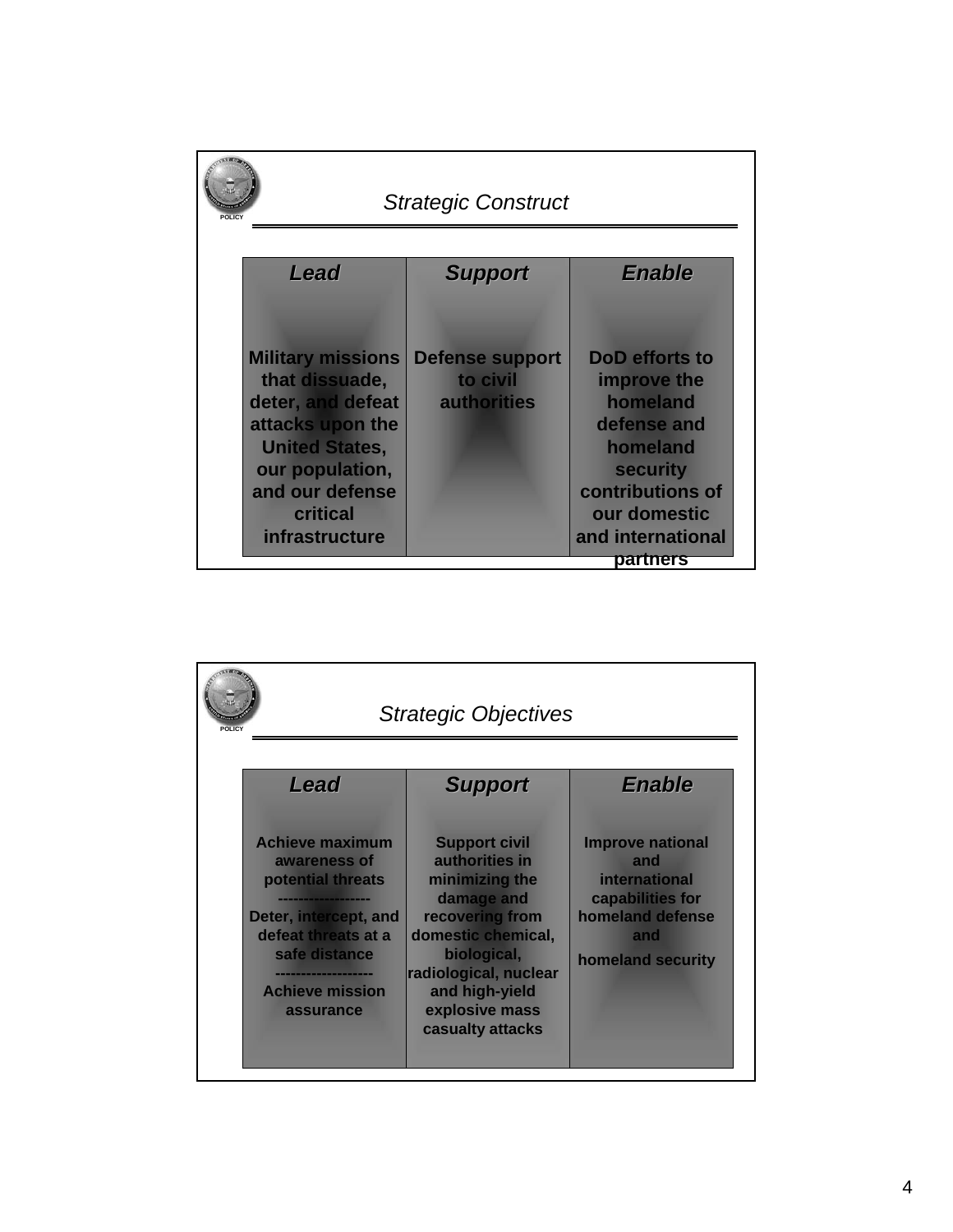| <b>Strategy Objectives and Capabilities</b> |  |
|---------------------------------------------|--|
| (Ways and Means)                            |  |

**POLICY**

| <b>CONSTRUCT</b> | <b>OBJECTIVES (Ways)</b>                                                                                                    | <b>CORE CAPABILITIES (Means)</b>                                                                                                                                                                                                                                                                                                      |
|------------------|-----------------------------------------------------------------------------------------------------------------------------|---------------------------------------------------------------------------------------------------------------------------------------------------------------------------------------------------------------------------------------------------------------------------------------------------------------------------------------|
| <b>I FAD</b>     | <b>Achieve Maximum</b><br><b>Awareness of Threats</b>                                                                       | .Maintain agile and capable defense intelligence architecture<br>. Analyze and understand potential threats<br>•Detect, identify, and track emerging threats in all operational<br>domains<br>. Ensure shared situational awareness within DoD and with<br>domestic and foreign partners                                              |
|                  | <b>Deter, Intercept and Defeat</b><br><b>Threats at a Safe Distance</b>                                                     | . Deter adversaries from attacking the US homeland<br>. Intercept and defeat national security threats in the maritime<br>and air approaches and within US territory                                                                                                                                                                  |
|                  | <b>Provide Mission Assurance</b>                                                                                            | • Prepare DoD installations, especially against the threat of<br><b>CBRNF</b> attacks<br>•Ensure DoD crisis management and continuity preparedness<br>•Prepare and protect defense critical infrastructure<br>. Ensure preparedness of the Defense Industrial Base<br>•Prepare to protect designated national critical infrastructure |
| <b>SUPPORT</b>   | <b>Support Consequence</b><br><b>Management for CBRNE</b><br><b>Mass Casualty Attacks</b>                                   | •Manage consequences of CBRNE mass casualty attacks                                                                                                                                                                                                                                                                                   |
| <b>FNARIF</b>    | <b>Improve National and</b><br><b>International Capabilities for</b><br><b>Homeland Defense and Civil</b><br><b>Support</b> | • Effective interagency planning and interoperability<br>.Capable federal, state, and local partners and effective<br>domestic relationships<br>•Capable international partners and effective defense-to-<br>defense relationships                                                                                                    |

| <b>CONSTRUCT</b> | <b>OBJECTIVES (Ways)</b>                                                                       | <b>CORE CAPABILITIES (Means)</b>                                                                                                                                                                                                                                                                                                      |
|------------------|------------------------------------------------------------------------------------------------|---------------------------------------------------------------------------------------------------------------------------------------------------------------------------------------------------------------------------------------------------------------------------------------------------------------------------------------|
| <b>I FAD</b>     | <b>Achieve Maximum</b><br><b>Awareness of Threats</b>                                          | •Maintain agile and capable defense intelligence architecture<br>•Analyze and understand potential threats<br>•Detect, identify, and track emerging threats in all operational<br>domains<br>. Ensure shared situational awareness within DoD and with<br>domestic and foreign partners                                               |
|                  | <b>Deter, Intercept and Defeat</b><br><b>Threats at a Safe Distance</b>                        | . Deter adversaries from attacking the US homeland<br>. Intercept and defeat national security threats in the maritime<br>and air approaches and within US territory                                                                                                                                                                  |
|                  | <b>Provide Mission Assurance</b>                                                               | . Prepare DoD installations, especially against the threat of<br><b>CBRNF</b> attacks<br>. Ensure DoD crisis management and continuity preparedness<br>•Prepare and protect defense critical infrastructure<br>•Ensure preparedness of the Defense Industrial Base<br>•Prepare to protect designated national critical infrastructure |
| SUPPORT          | <b>Support Consequence</b><br><b>Management for CBRN</b><br><b>Mass Casualty Attacks</b>       | »Manage consequences of CBRNE mass casualty attacks                                                                                                                                                                                                                                                                                   |
| <b>FNARIE</b>    | Improve National and<br>International Capabilities for<br>Homeland Defence and Chil<br>Support | »Effective interagency planning and interoperability<br>«Capable federal, state, and local partners and effective<br>«Capable international partners and effective defense-to-<br>defense relationships                                                                                                                               |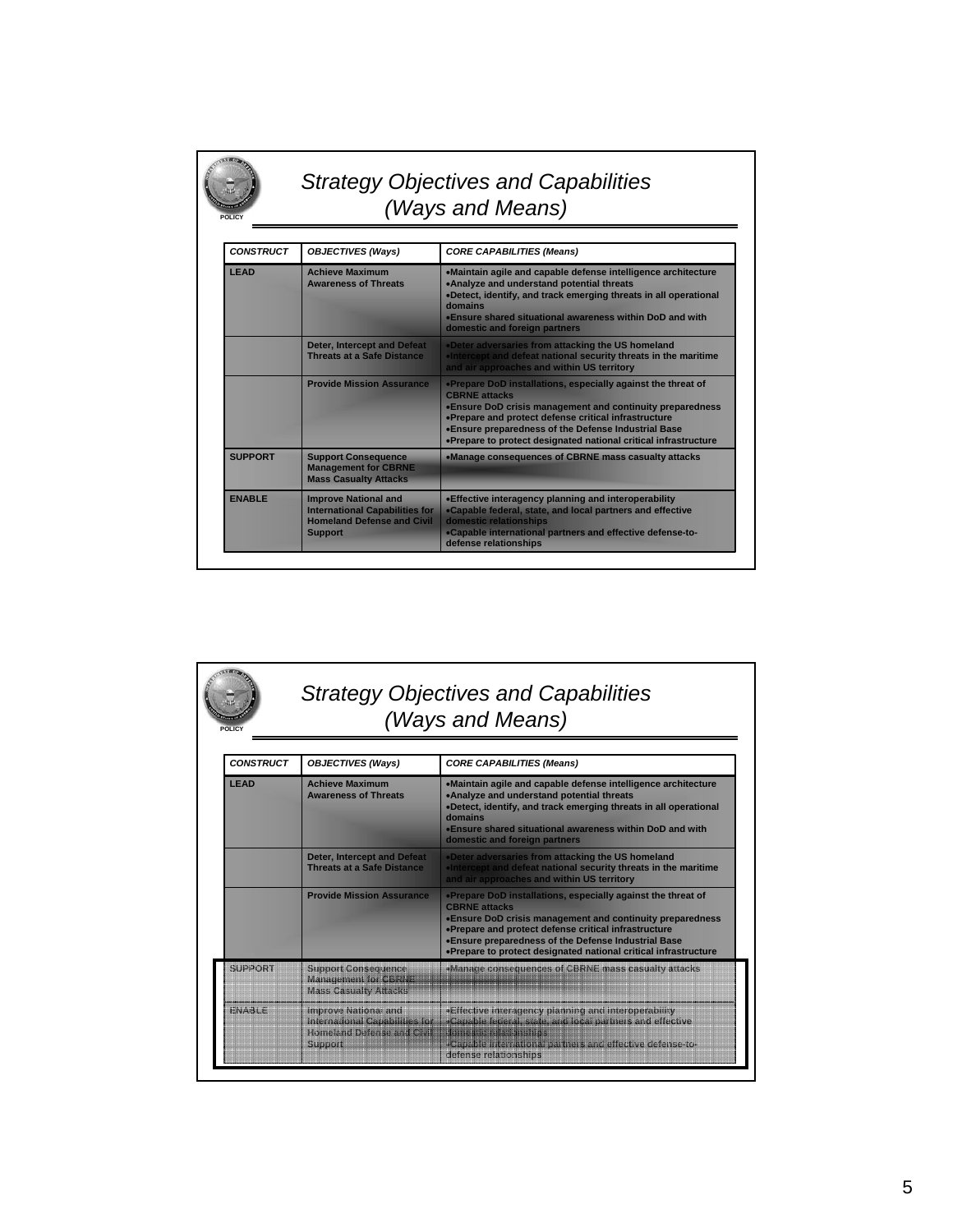

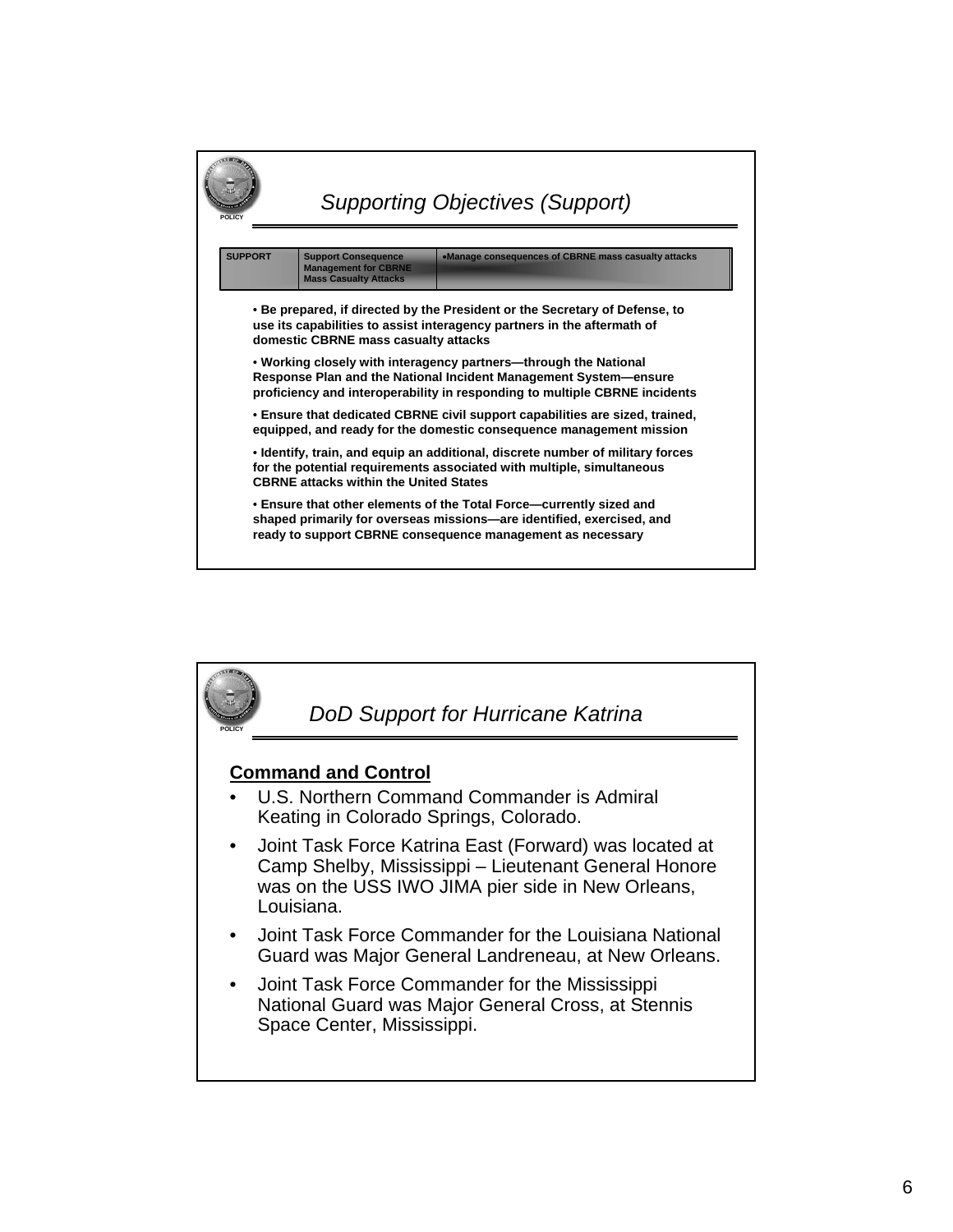

| POLICY | Snapshot of DoD Impact                                                                                                                             |
|--------|----------------------------------------------------------------------------------------------------------------------------------------------------|
|        | Search and Rescue/Evacuations                                                                                                                      |
|        | Approximately 80,000 people evacuated                                                                                                              |
|        | Approximately 15,000 people rescued                                                                                                                |
|        | <b>Medical Aid</b>                                                                                                                                 |
|        | More than 2,600 patients transported by USAF aero medical flights                                                                                  |
|        | 26,300 patients treated by DoD personnel – 700 in the first 24 hours of the<br>operation at the Louis Armstrong Airport                            |
|        | 2,037 DoD medical personnel provided aid                                                                                                           |
|        | Engineering                                                                                                                                        |
|        | 1,600 Army Corps of Engineers (USACE) engaged in the recovery efforts.                                                                             |
|        | USACE assigned \$2.9 billion in missions, ice and water, temporary roofing<br>and housing, power, dewatering and levee repairs and debris removal. |
|        | <b>Logistical Support</b>                                                                                                                          |
|        | USAF has moved over 23,000 passengers and over 10 tons of supplies                                                                                 |
|        | Seven DoD installations were staging areas for ice, water, food, and<br>medical supplies.                                                          |
| ٠      | 26.6 million Meals Ready to Eat (MREs)                                                                                                             |
|        | Little Rock AFB, Arkansas, was the central collection point for donations<br>from 119 nations and 12 international organizations.                  |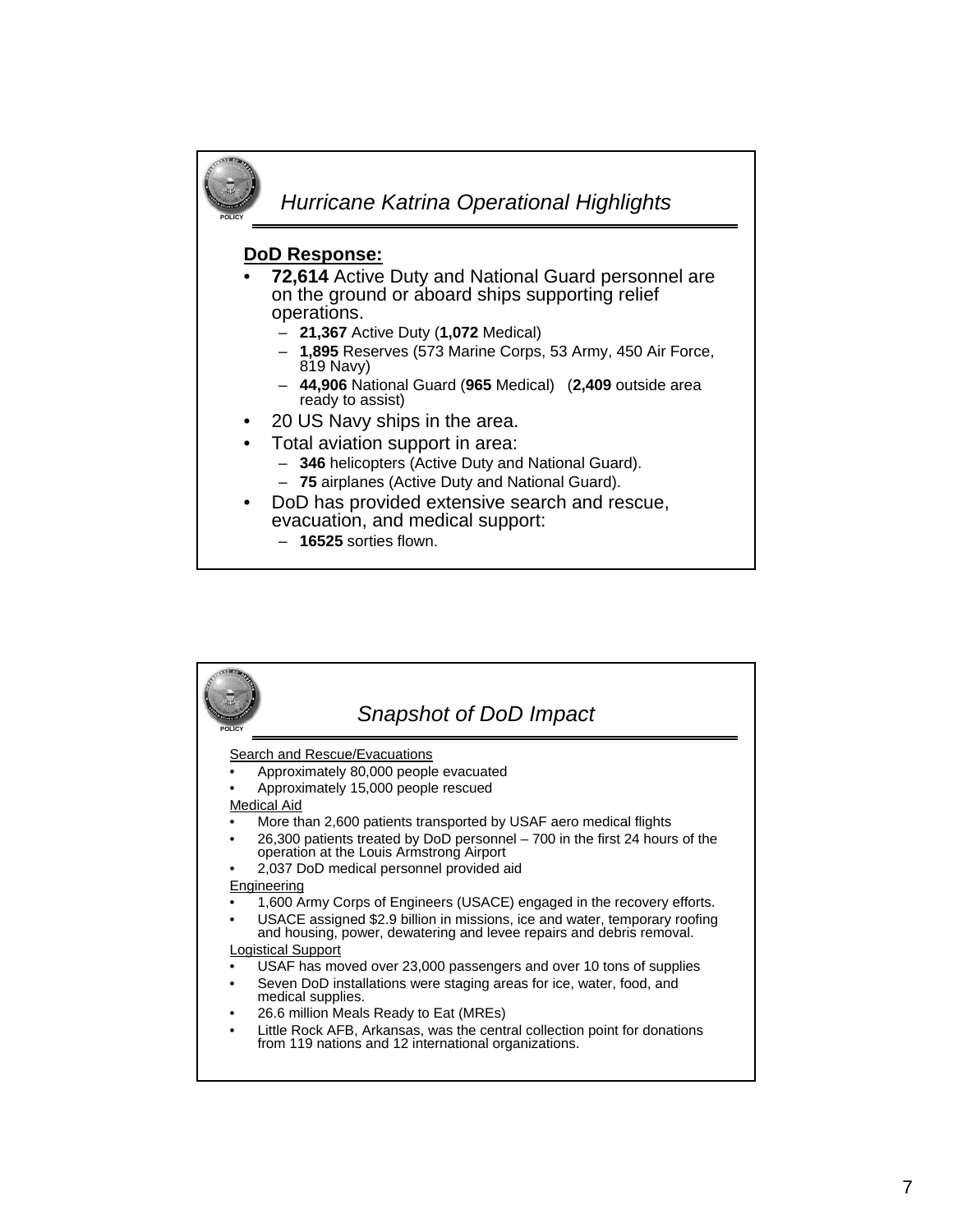

| <b>POLICY</b>                                                                                                                                                                                                                                                                                     |                                                                                                                                      | <b>Supporting Objectives (Enable)</b>                                                                                                                                                                                              |  |
|---------------------------------------------------------------------------------------------------------------------------------------------------------------------------------------------------------------------------------------------------------------------------------------------------|--------------------------------------------------------------------------------------------------------------------------------------|------------------------------------------------------------------------------------------------------------------------------------------------------------------------------------------------------------------------------------|--|
| <b>FNABI F</b>                                                                                                                                                                                                                                                                                    | <b>Improve National and</b><br><b>International Capabilities for</b><br><b>Homeland Defense and Civil</b><br><b>Support</b>          | • Effective interagency planning and interoperability<br>.Capable federal, state, and local partners and effective<br>domestic relationships<br>•Capable international partners and effective defense-to-<br>defense relationships |  |
|                                                                                                                                                                                                                                                                                                   | • Effective interagency planning and interoperability                                                                                |                                                                                                                                                                                                                                    |  |
| . Ensure the seamless operational integration of defense support capabilities with<br>those of the civil sector                                                                                                                                                                                   |                                                                                                                                      |                                                                                                                                                                                                                                    |  |
| • Assist in the civil sector's development and procurement of new technologies and<br>equipment                                                                                                                                                                                                   |                                                                                                                                      |                                                                                                                                                                                                                                    |  |
| • Fully comply with Section 1401 of the National Defense Authorization Act for FY2003<br>by continuing efforts to transfer competencies between DoD and the civil sector -<br>through technology transfer and sharing DoD's "lessons learned" from applicable<br>exercises and program management |                                                                                                                                      |                                                                                                                                                                                                                                    |  |
| • Facilitate the Department of Homeland Security's efforts to identify and provide<br>appropriate defense technologies to state and local first responders                                                                                                                                        |                                                                                                                                      |                                                                                                                                                                                                                                    |  |
| • Ensure the smooth transition of appropriate missions, technologies, and capabilities<br>to the civil sector                                                                                                                                                                                     |                                                                                                                                      |                                                                                                                                                                                                                                    |  |
|                                                                                                                                                                                                                                                                                                   | . With our Federal partners, identify specific, frequently requested DoD capabilities for<br>possible transition to the civil sector |                                                                                                                                                                                                                                    |  |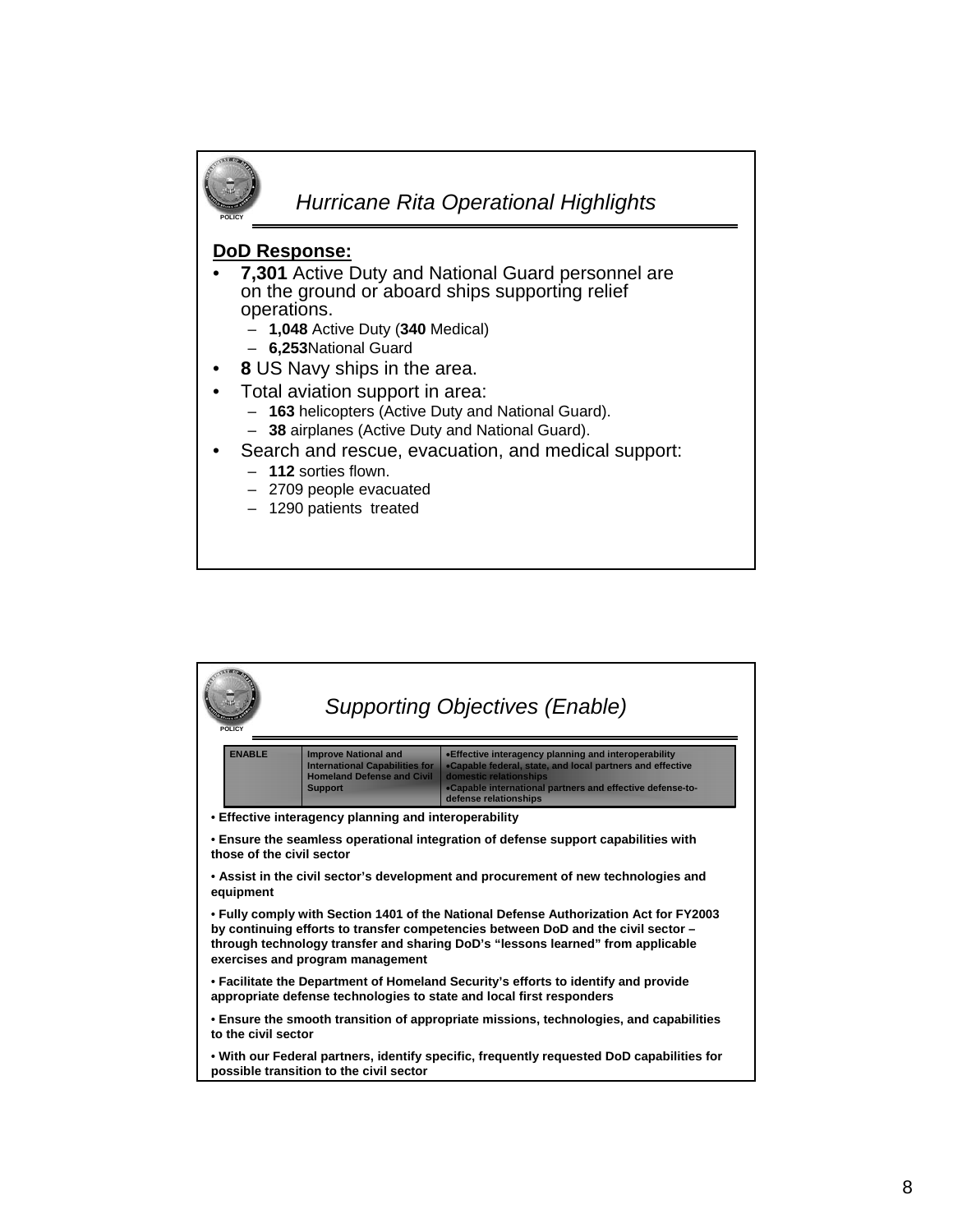*Technology & Equipment Transfer in Support of Homeland Security*

**POLICY**

*"The Secretary of Defense shall designate a senior official of the Department of Defense to coordinate all Department of Defense efforts to identify, evaluate, deploy, and transfer to Federal, State, and local first responders technology items and equipment in support of homeland security."*

**Section 1401 of the Bob Stump National Defense Authorization Act for Fiscal Year 2003**

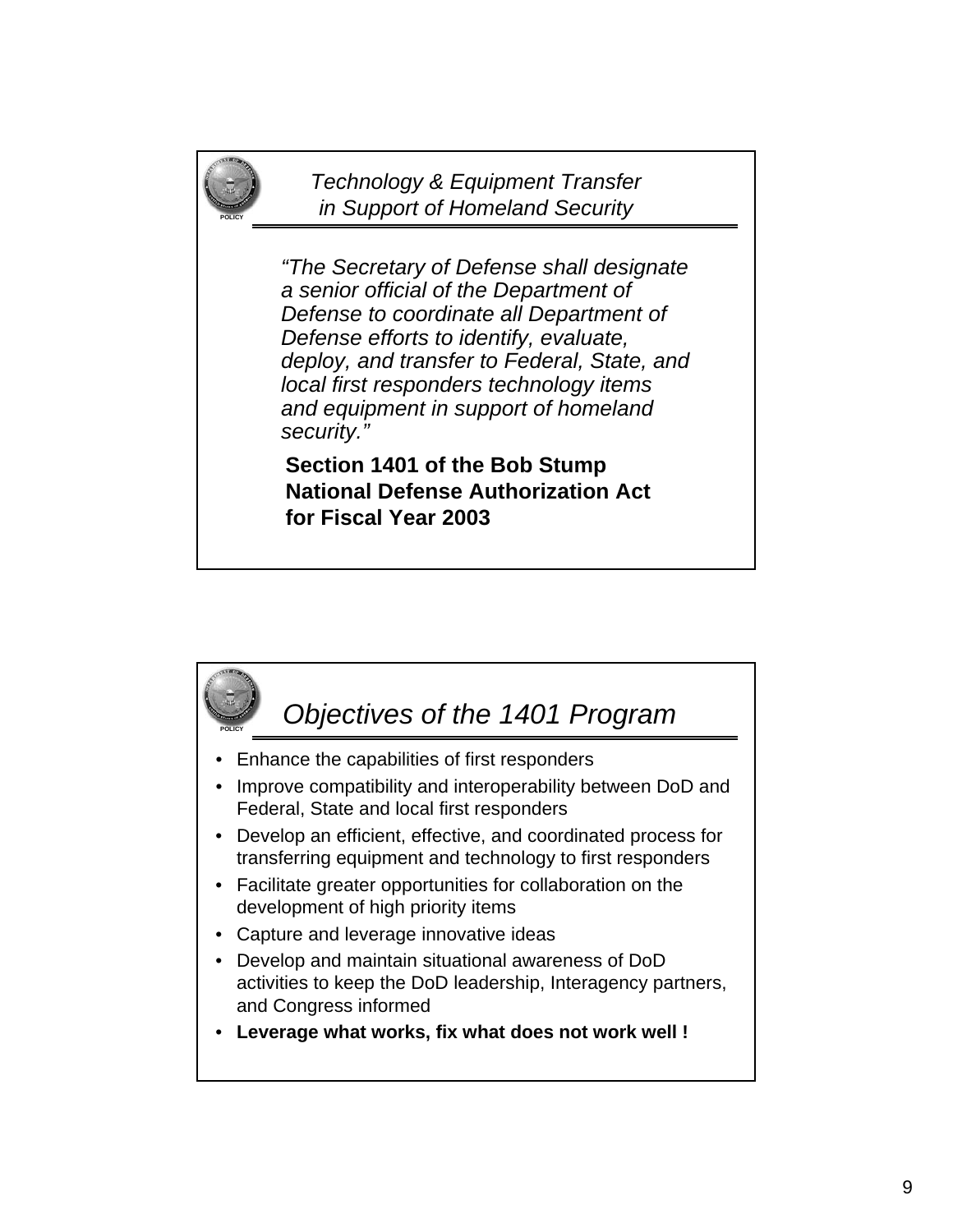

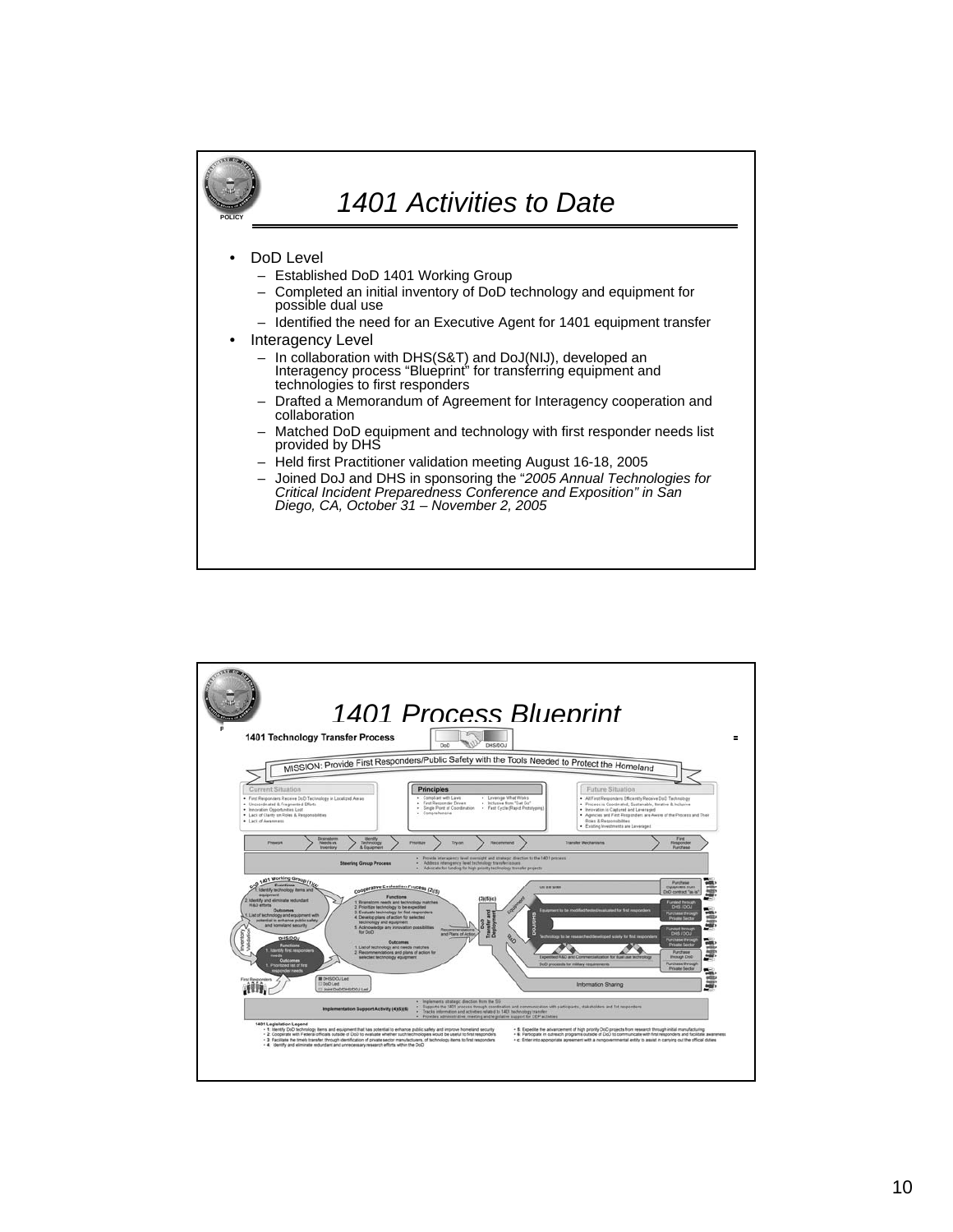## *Components and Functions*

**POLICY**

| Organizations                                                  | Function                                                                                                                                                                  |  |
|----------------------------------------------------------------|---------------------------------------------------------------------------------------------------------------------------------------------------------------------------|--|
| <b>DoD Working Group</b>                                       | The DoD governing and coordinating organization for fulfilling DoD's 1401<br>responsibilities                                                                             |  |
| <b>Tech Transfer Mechanisms</b><br>(NGOs)                      | NGOs focus on technology transfer activities such as commercialization,<br>equipment transfer, information sharing, testing and evaluation                                |  |
| <b>Implementation Support</b><br><b>Activity (DoD)</b>         | Group within DoD that is responsible for monitoring the coordination and<br>communication of technology transfer for first responder use                                  |  |
| <b>Implementation Support</b><br><b>Activity (Interagency)</b> | Interagency group (includes DoD, DOJ, and DHS) that is responsible for<br>monitoring the coordination and communication of technology transfer for first<br>responder use |  |
| <b>Cooperative Evaluation</b><br><b>Process</b>                | A series of interagency activities which evaluate and expedite priority<br>technologies                                                                                   |  |
| <b>Steering Group</b>                                          | Provides interagency executive oversight and direction                                                                                                                    |  |

| How is 1401 Fulfilled?<br>POLICY                                                                                                          |                                                                                                                                                |  |
|-------------------------------------------------------------------------------------------------------------------------------------------|------------------------------------------------------------------------------------------------------------------------------------------------|--|
| 1401 Requirements                                                                                                                         | Organization                                                                                                                                   |  |
| 1. Identify DoD technology that has the potential to enhance public safety and<br>improve homeland security                               | <b>DoD Working Group</b><br><b>Implementation Support Activity (DoD)</b>                                                                       |  |
| 2. Cooperate with Federal officials outside of DoD to evaluate whether such<br>technologies would be useful to 1 <sup>st</sup> responders | <b>Implementation Support Activity</b><br>(Interagency)<br><b>Cooperative Evaluation Process</b>                                               |  |
| 3. Facilitate the timely transfer, through private sector manufacturers, of<br>technology to 1 <sup>st</sup> responders                   | Implementation Support Activity (Both),<br><b>Tech Transfer Mechanisms</b>                                                                     |  |
| 4. Eliminate redundant and unnecessary research efforts within the DoD                                                                    | <b>Implementation Support Activity (DoD)</b>                                                                                                   |  |
| 5. Expedite the advancement of high priority DoD projects through research<br>and initial manufacturing                                   | Implementation Support Activity (Both),<br><b>Cooperative Evaluation Process,</b><br><b>Tech Transfer Mechanisms.</b><br><b>Steering Group</b> |  |
| 6. Participate in outreach programs outside of DoD to communicate with 1 <sup>st</sup><br>responders and facilitate awareness             | <b>Implementation Support Activity (Both)</b>                                                                                                  |  |
| C. Partner with a nongovernmental entity to assist in carrying out the official<br>duties                                                 | <b>Tech Transfer Mechanisms</b>                                                                                                                |  |
| Other. HD policy and oversight                                                                                                            | <b>Implementation Support Activity (DoD)</b>                                                                                                   |  |